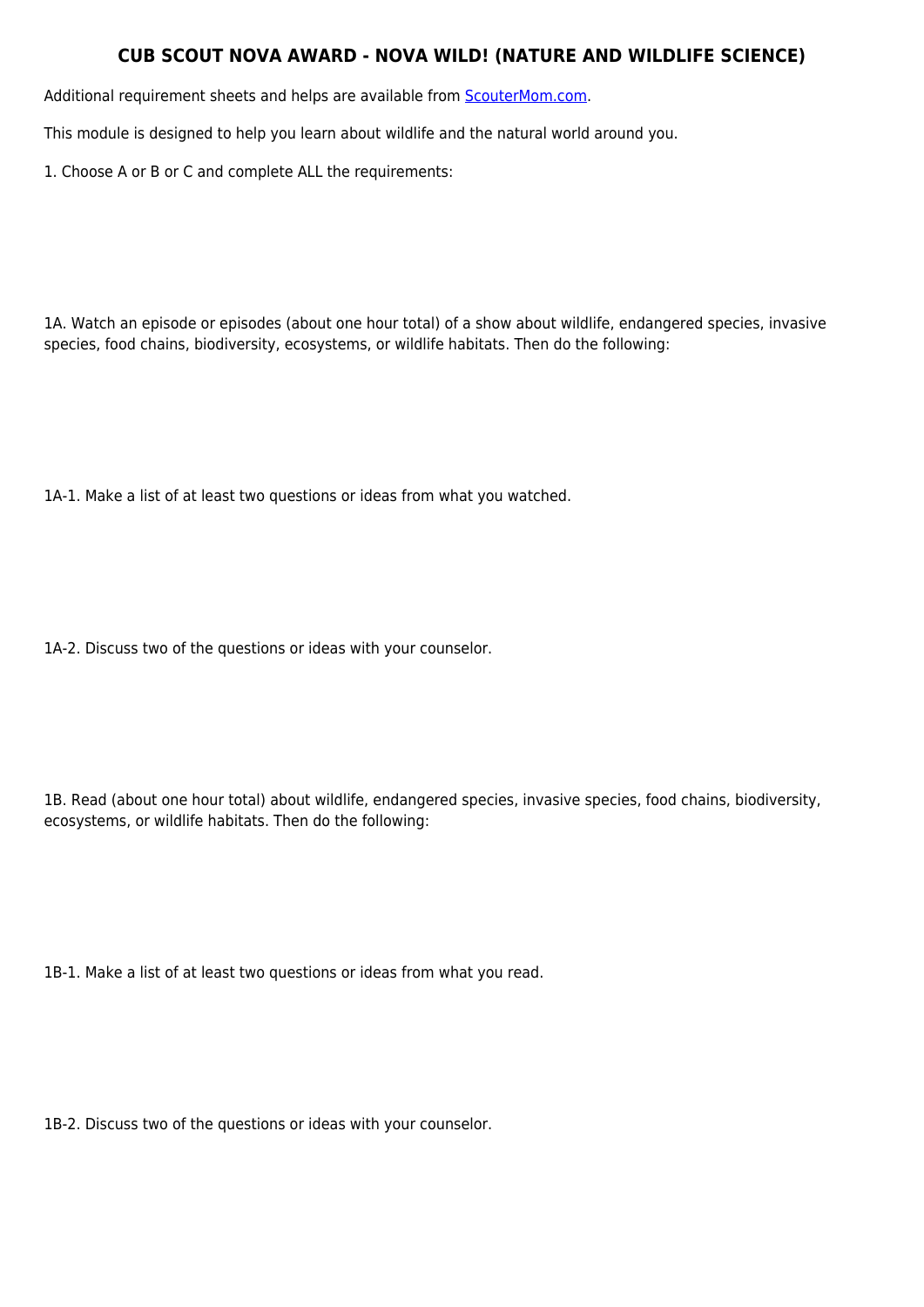1C. Do a combination of reading and watching (about one hour total) about wildlife, endangered species, invasive species, food chains, biodiversity, ecosystems, or wildlife habitats. Then do the following:

1C-1. Make a list of at least two questions or ideas from what you read and watched.

1C-2. Discuss two of the questions or ideas with your counselor.

2. Complete ONE adventure from the following list for your current rank or complete option A or B. (If you choose an Adventure, choose one you have not already earned.) Discuss with your counselor what kind of science, technology, engineering, and math was used in the adventure or option.

2-Adventure 1. Digging in the Past (Wolf)

2-Adventure 2. Grow Something (Wolf)

2-Adventure 3. Spirit of the Water (Wolf)

2-Adventure 4. A Bear Goes Fishing (Bear)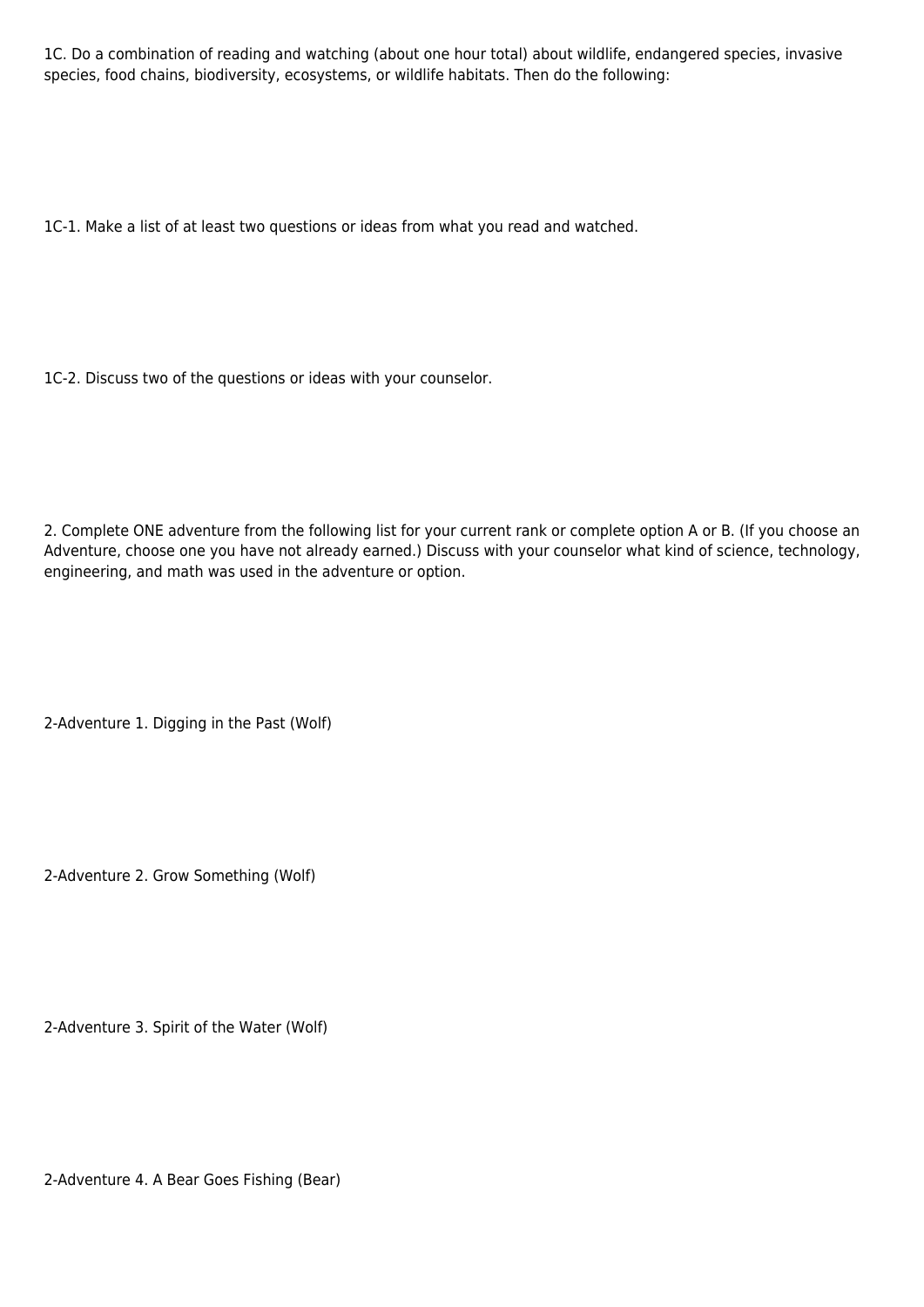2-Adventure 5. Critter Care (Bear)

2-Adventure 6. Into the Wild (Webelos)

2-Adventure 7. Into the Woods (Webelos)

2 Option A: Do all of the following.

2 Option A (a) Make a poster that shows and explains the water cycle.

2 Option A (b) Set up a simple weather station to record rainfall, temperature, air pressure or evaporation for one week.

2 Option A (c) Find the local weather forecast. Discuss with a family member the weather forecast. Follow-up by discussing the accuracy of the forecast the following day.

2 Option B: Do all of the following.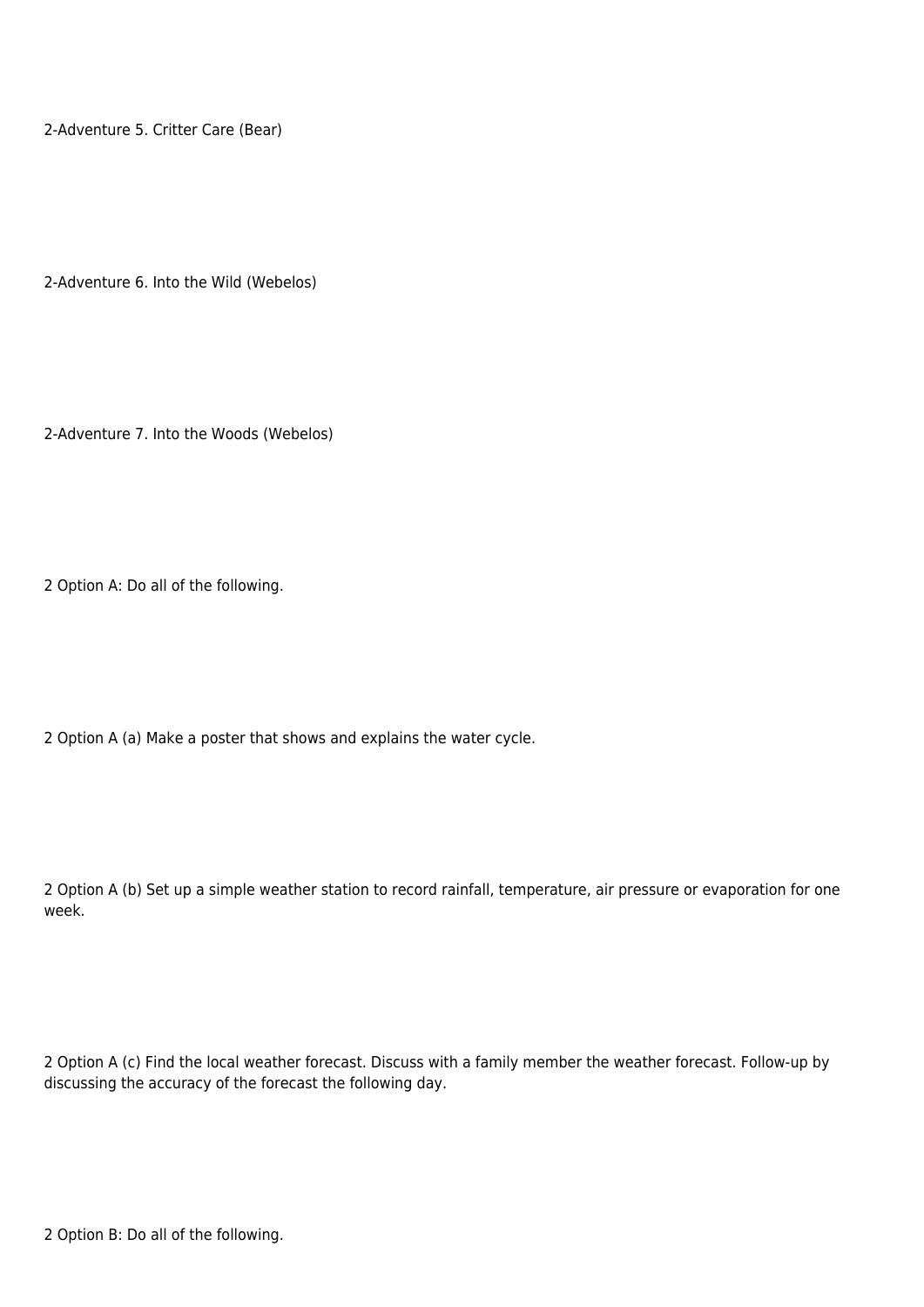2 Option B (a) Explain what natural resources are and why it's important to protect and conserve them.

2 Option B (b) Make a poster that shows and explains the food chain. Describe to your den or adult what happens when the food chain becomes broken or damaged.

2 Option B (c) Learn about an endangered species. Make a report to your den or adult that includes a picture, how the species became endangered, and what is being done to save it.

3. Explore.

3A. What is wildlife? Wildlife refers to animals that are not normally domesticated (raised by humans).

3B. Explain the relationships among producer, prey, predator, and food chain. (You may draw and label a food chain to help you answer this question.)

3C. Draw (or find) pictures of your favorite native plant, native reptile or fish, native bird, and native mammal that live in an ecosystem near you. Why do you like these? How do they fit into the ecosystem?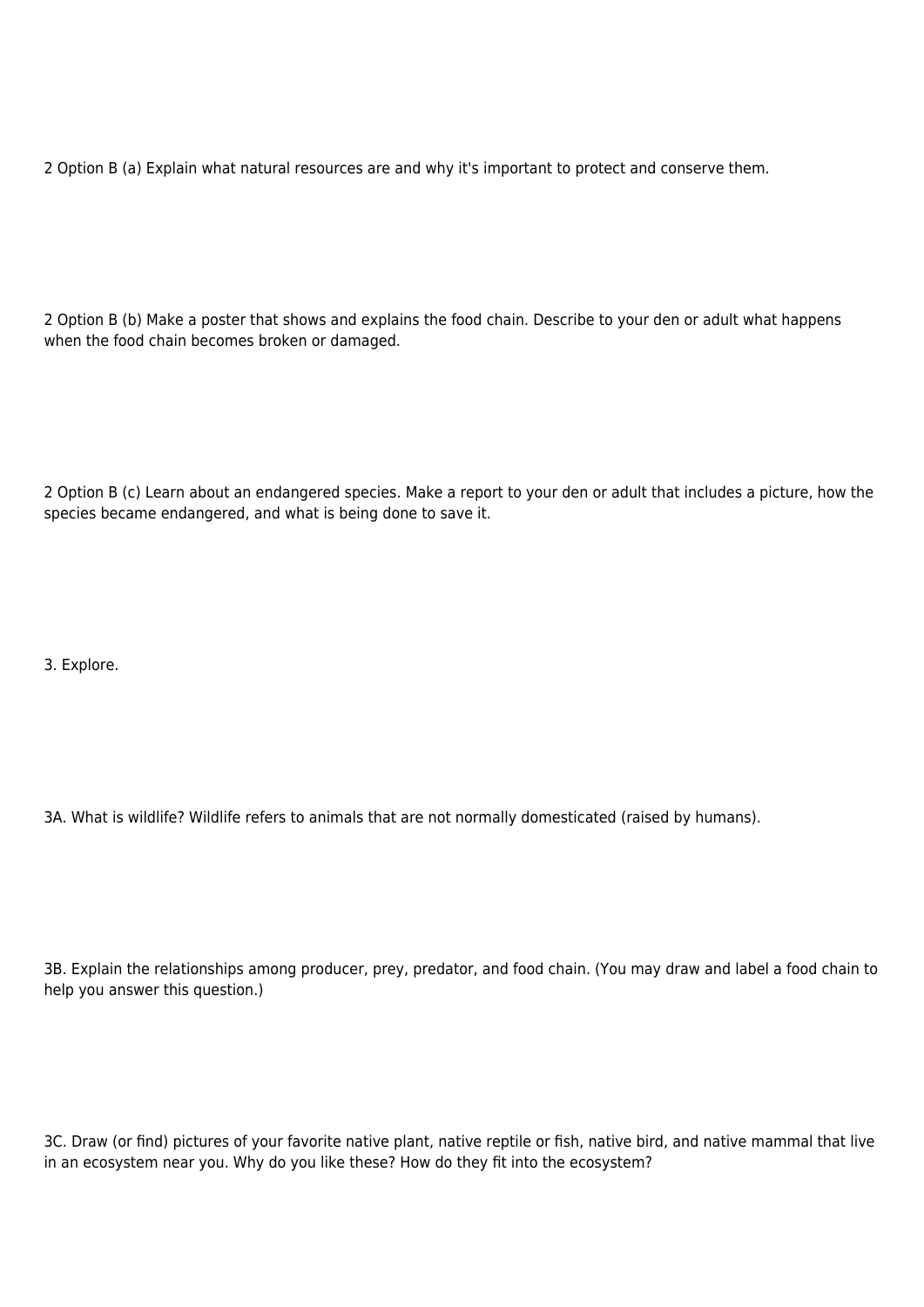3D. Discuss what you have learned with your counselor.

4. Act like a naturalist. Choose TWO from A or B or C or D or E or F, and complete ALL the requirements for those options.

4A. Investigate the endangered species in your state.

4A-1. Make a list, drawing, or photo collection of three to five animals and plants that are endangered.

4A-2. Design a display (a poster, PowerPoint presentation, or other type of display) to show at least 10 of the threatened, endangered, or extinct species in your state. (You may use your drawings or photo collection in your display.)

4A-3. Discuss with your counselor the differences between threatened, endangered, and extinct species. Discuss how threatened animals or plants could become endangered or extinct. How might the loss of these animals or plants affect the ecosystem and food chain? What can be done to preserve these species?

4B. Investigate invasive species.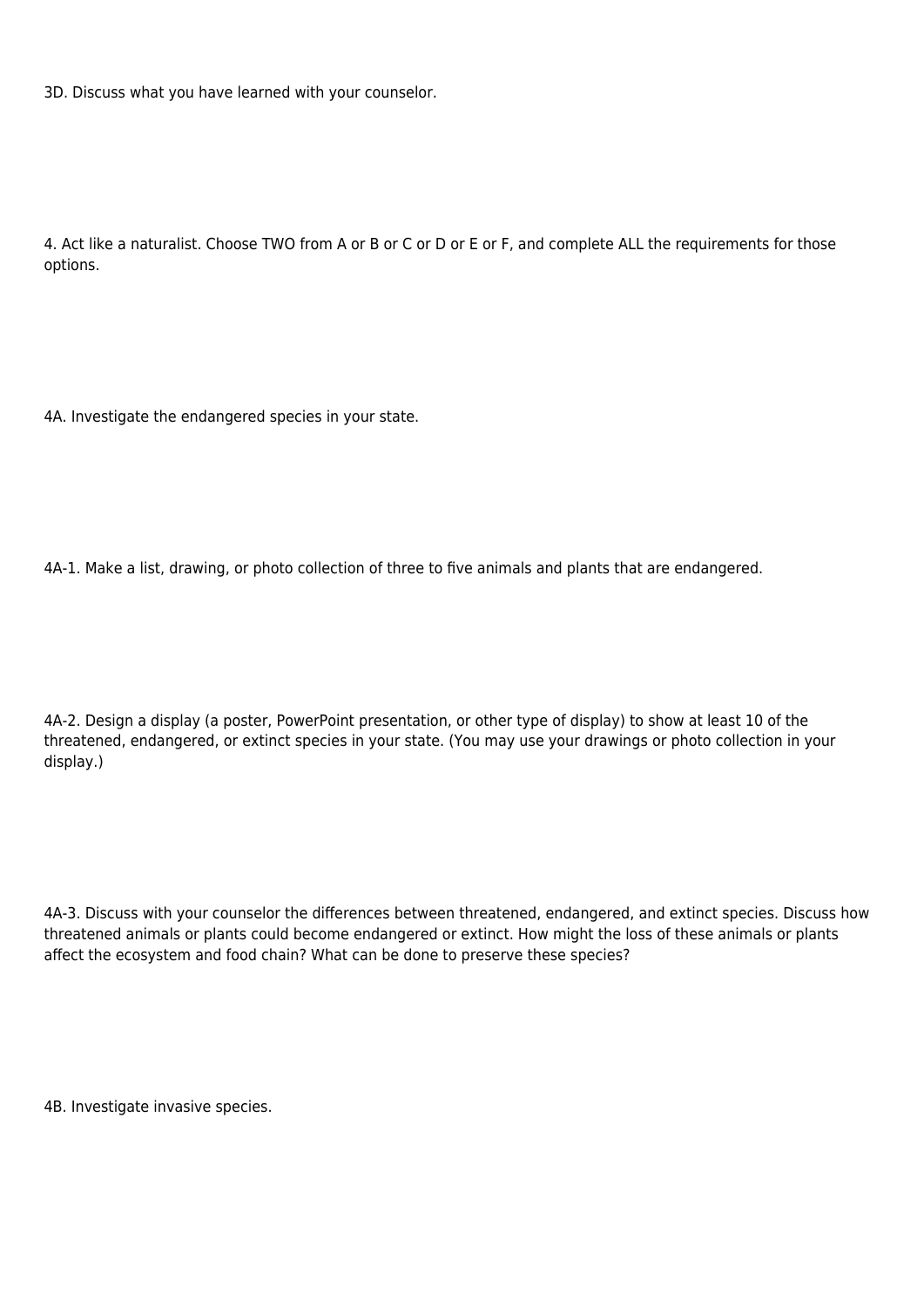4B-1. Make a list, drawing, or photo collection of at least five mammals, plants, fish, birds, insects, or any other organisms that are invasive in your state or region of the country.

4B-2. Design a presentation (a poster, PowerPoint presentation, or other display) including at least one of the invasive species from your list. Explain where they came from, how they got to your area, what damage they are causing, and what is being done to get rid of them. Share your presentation with your counselor and your family or your den.

4B-3. Discuss with your counselor what an invasive species is, how invasive animals or plants cause problems for native species, and how these invasive species could affect an ecosystem and food chain.

4C. Visit an ecosystem near where you live.

4C-1. Investigate the types of animals and plants that live in that ecosystem.

4C-2. Draw a food web of the animals and plants that live in this ecosystem. Mark the herbivores, omnivores, and carnivores. Include at least one decomposer or scavenger.

4C-3. Discuss with your counselor (using your food web drawing) how the animals or plants in the food web fit into a food chain. Which animals are predators and which can be prey? How does each plant and animal obtain its energy? Describe the energy source for all the plants and animals.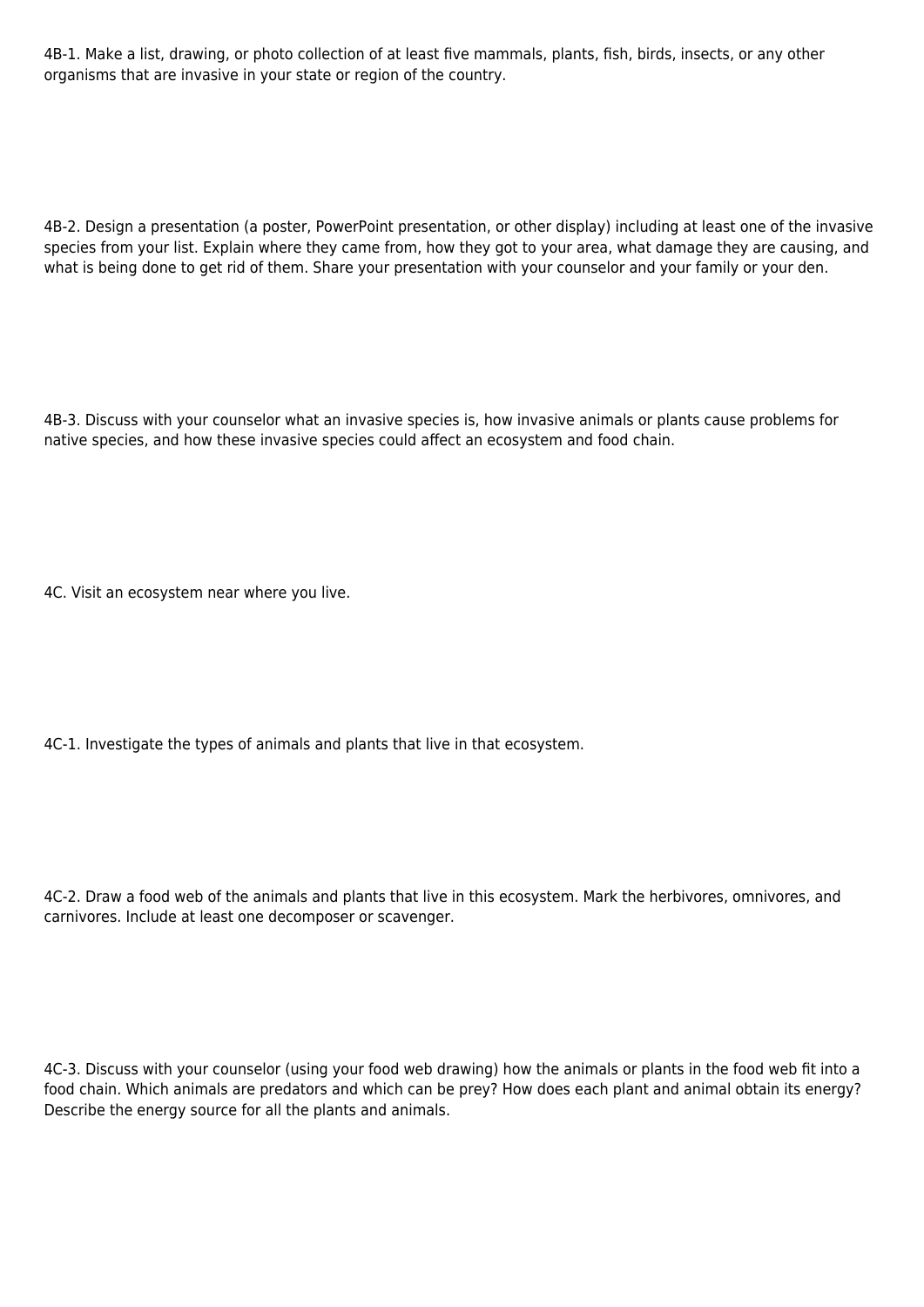4D. Investigate one wild mammal, bird, fish, or reptile that lives near you.

4D-1. Create a diorama representing the habitat of this creature. Include representations of everything it needs to survive; its home, nest, or den; and possible threats. You may use a variety of different materials within your diorama (usually constructed in a shoebox or similar container).

4D-2. Explain to your counselor what your animal must have in its habitat in order to survive.

4E. Investigate your wild neighbors.

4E-1. Make a bird feeder and set it up in a place where you may observe visitors. The feeder could be complex or as simple as a pinecone covered with peanut butter and rolled in birdseed and then tied with a string to an appropriate location, like a tree branch.

4E-2. Fill the feeder with birdseed. (Make sure that your feeder does not remain empty once you have started feeding birds.)

4E-3. Provide a source of water.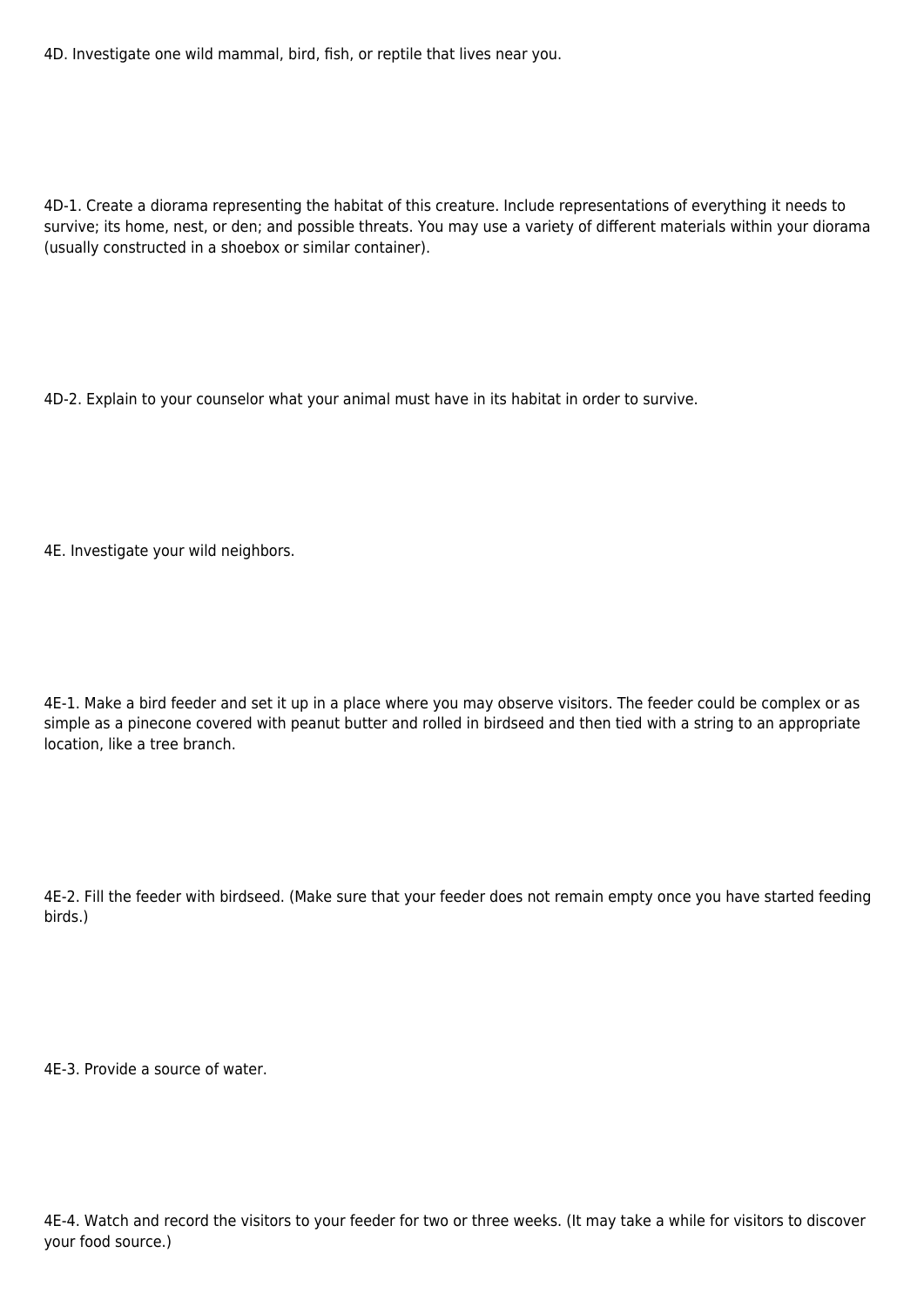4E-5. Identify your visitors using a field guide, and keep a list of what visits your feeder. (Visitors are not always birds! Sometimes deer, rabbits, chipmunks, squirrels, and raccoons visit bird feeders—or the area under the feeder! The kinds of nonbird visitors will depend on where you live. You may want to investigate how to collect the tracks of any nighttime visitors.)

4E-6. Discuss with your counselor what you learned about your wild neighbors.

4F. Earn the Cub Scout World Conservation Award (if you have not already earned them for another Nova award).

5. Visit a place where you can observe wildlife. Examples include parks (national, state, and local), zoos, wetlands, nature preserves, and national forests.

5A. During or after your visit, talk to someone about:

5A-1. The native species, invasive species, and endangered or threatened species that live there. If you visit a zoo, talk to someone about the ecosystems for different zoo animals and whether any of the zoo animals are invasive in different areas of the world. (For example, pythons are often found in zoos, but they are an invasive species in Florida.)

5A-2. The subjects studied in school that enable him or her to work with wildlife. Examples of experts to talk to include forest ranger, wildlife biologist, botanist, park ranger, naturalist, game warden, zookeeper, docent, or another adult